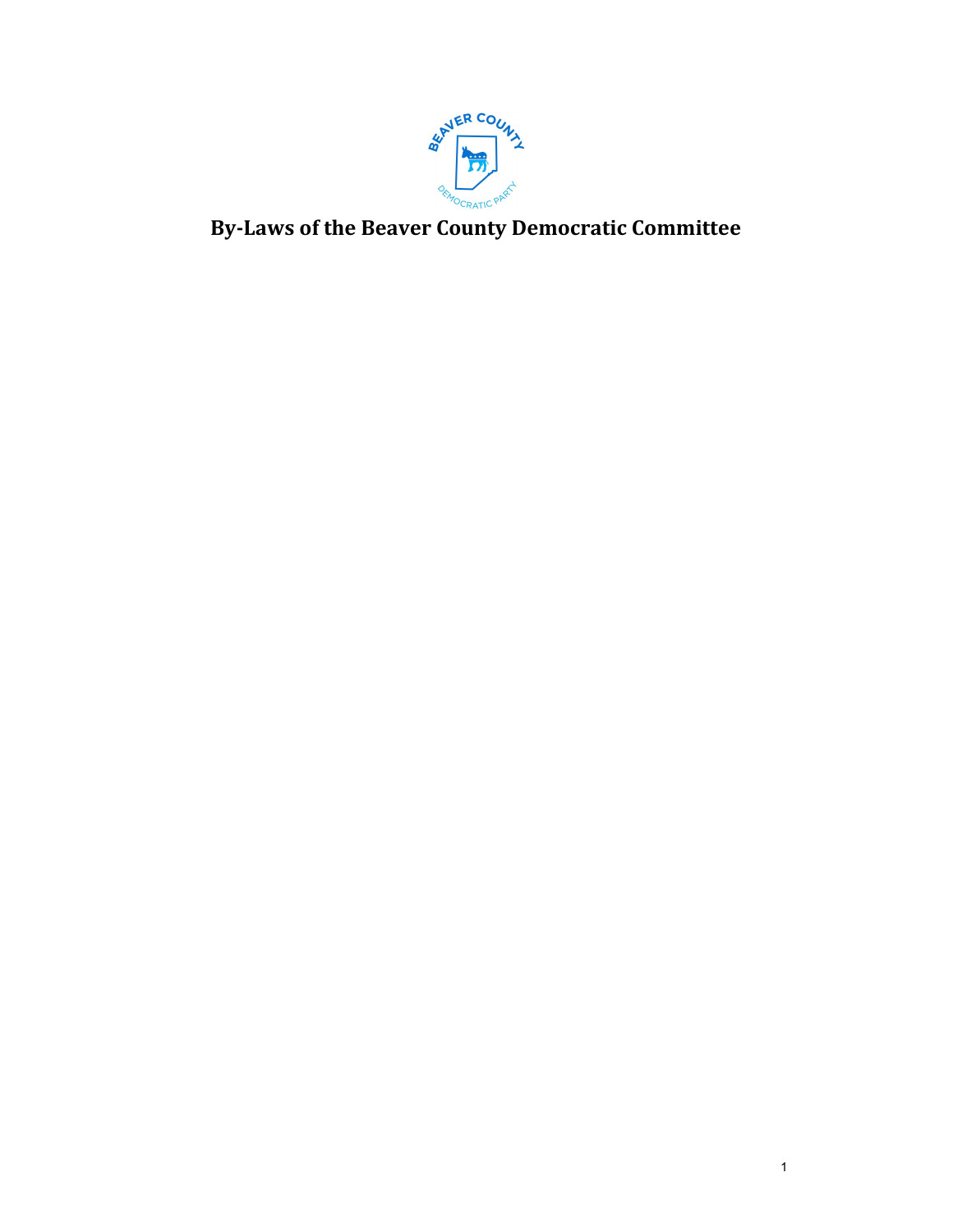# TABLE OF CONTENTS

#### Preamble, Mission, and Guiding Principles

#### Rule I: Beaver County Democratic Committee

- SECTION A. BCDC Definition
- SECTION B. Committee Person Elections
- SECTION C The County Committee Composition
- SECTION D. Election of Officers
- SECTION E. Special Appointments
- SECTION F. Regular and Special Meetings
- SECTION G. Meeting Quorum and Voting
- SECTION H. Proxy
- SECTION I. Committee Person Vacancies
- SECTION J Committee Person Resignation and Removal

#### Rule II: County Executive Board

- SECTION A. Executive Board Definition
- SECTION B Executive Board Members
- SECTION C Meetings and Attendance
- SECTION D Meeting Quorum
- SECTION E Voting Rules
- SECTION F Proxy
- SECTION G Executive Board Member Removal

## Rule III: Vacancies on the Democratic Ticket

- SECTION A County Vacancies
- SECTION B Local Vacancies
- SECTION C State and Federal Vacancies

#### Rule IV: City, Borough, and Township Committees

- SECTION A Town Committee Definition
- SECTION B Certification/ Decertification
- SECTION C Regular and Special Meetings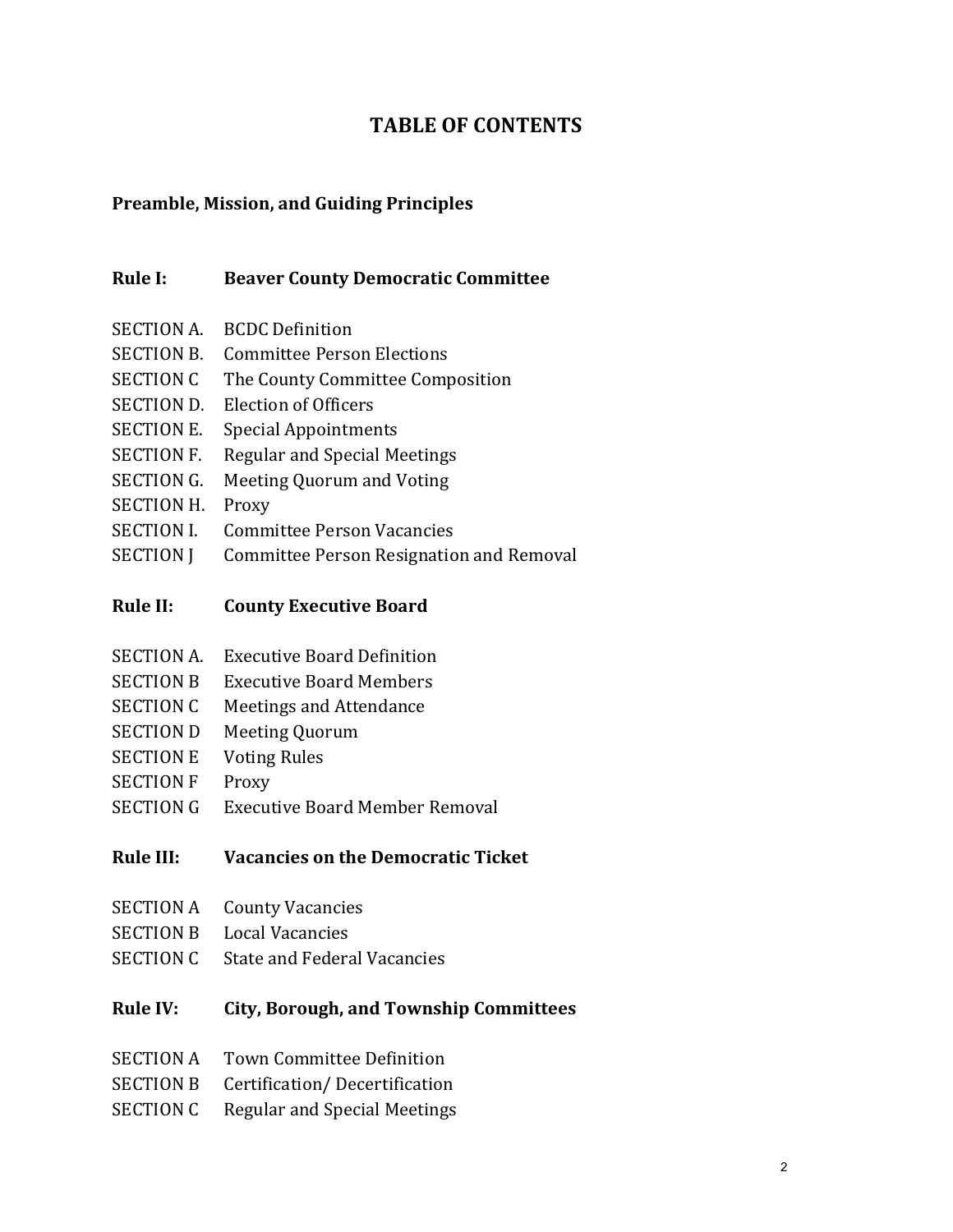- SECTION D Quorum
- SECTION E Election of Officers
- SECTION F Election Certification
- SECTION G Tie Votes
- SECTION H Officer Election Disputes

#### Rule V: Selection of Candidates

- SECTION A Candidate Questionnaire
- SECTION B Candidate Forum
- SECTION C Endorsement convention
- SECTION D Candidate Support
- SECTION E False Endorsements

#### Rule VI: Standing Committees, Special Committees and Caucuses

- SECTION A Standing Committees
- SECTION B Special Committees
- SECTION C Caucuses
- Rule VII: Amendment of Rules
- SECTION A County Committee Requirements
- SECTION B Suspending Bylaw Requirements
- SECTION C Executive Board Requirements
- Rule VIII: Parliamentary Authority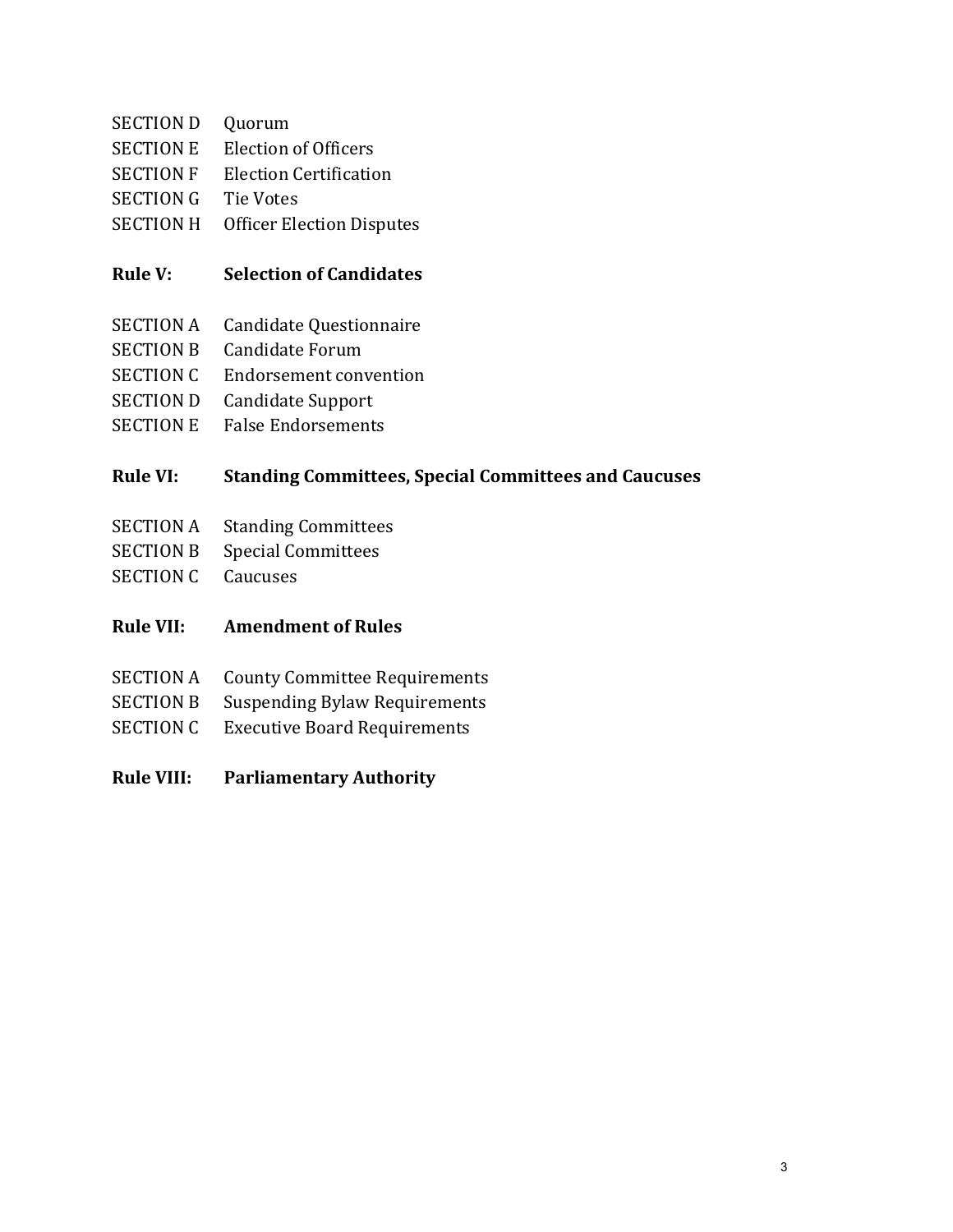

We, the Democrats of the Beaver County Democratic Committee, united in common purpose, herby rededicate ourselves and our Party to foster and promote the civic, social, and political goals of Beaver County voters who desire membership in the Democratic Party and who wish to participate in the promotion and election of Democratic candidates for office and the positions they espouse.

The purpose of the Beaver County Democratic Committee is to provide a variety of opportunities for a diverse membership to participate in the affairs of the Party and to promote a government at the local, state, and federal levels that is committed to serve with integrity and in the best interests of all the people.

Our mission is to elect and support Democratic government officials who listen to the people they serve, and reflect the interests and priorities of Beaver County citizens.

- $\star$  We will **Increase membership and participation** in the Democratic Party
- $\star$  We will **Encourage qualified candidates** to seek endorsements
- $\star$  We will Support endorsed candidates
- $\star$  We will hold all elected representatives accountable to the citizens of Beaver County.

## Guiding Principles:

- We BELIEVE that government exists to serve the people.
- We **INSPIRE** and engage citizens in the governing process.
- We **VOTE!** Twice a year. Every year.
- We ADVOCATE for just, equitable, and innovative policies that promote the values of the Democratic Party.
- We PROMOTE open and transparent communication.
- We RESPECT ALL people and do not discriminate on the grounds of race, color, creed, gender, national origin, age, ethnic identity, sexual orientation, or economic status.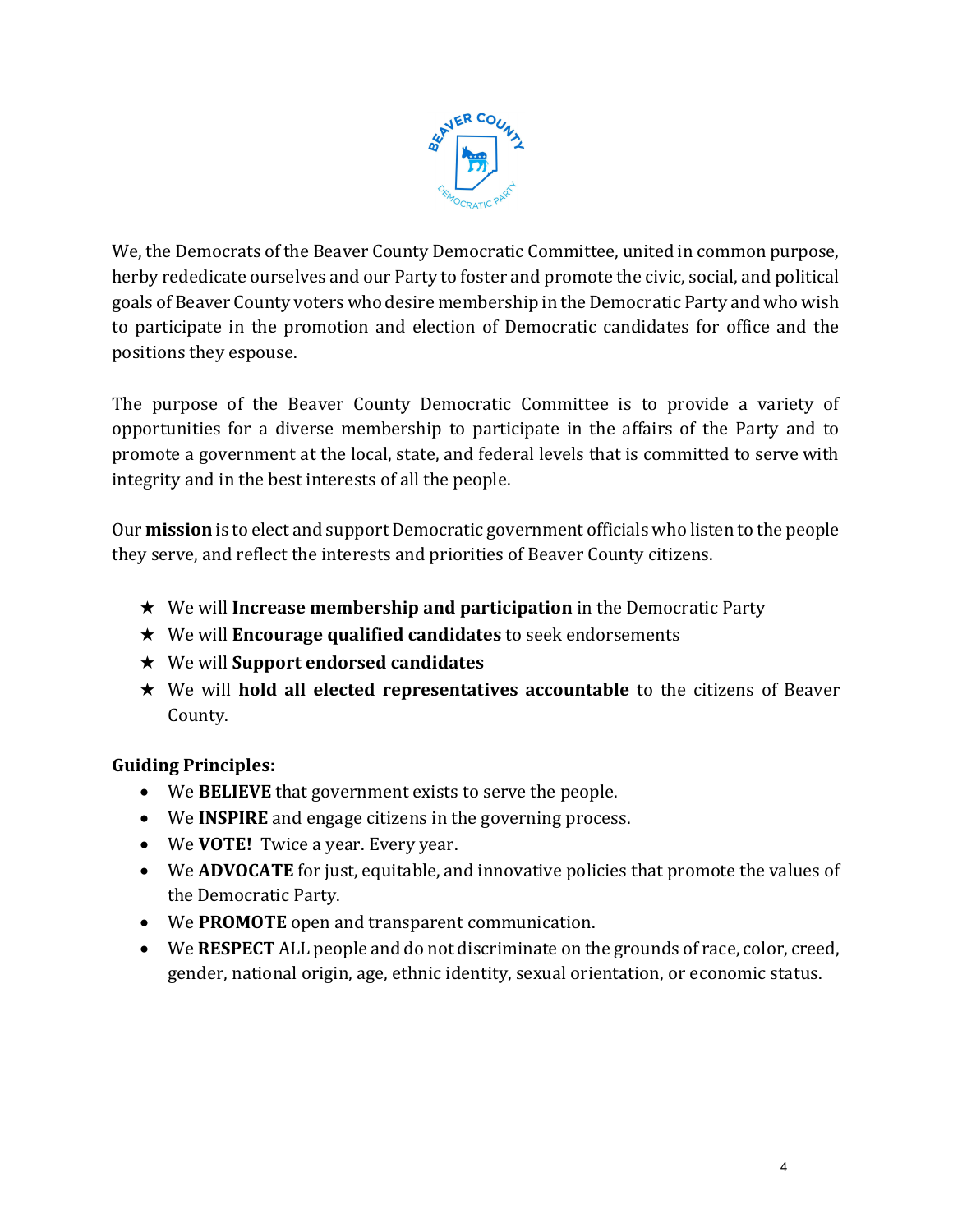## RULE I: BEAVER COUNTY DEMOCRATIC COMMITTEE

#### SECTION A. BCDC Definition

The Organization shall be known as the Beaver County Democratic Committee (BCDC). The BCDC shall be the authoritative body of the Democratic Party in Beaver County and in all matters of Party management not specifically covered by law or by these rules. It may delegate such power and authority to committees to represent Democratic voters of the County.

The representative and authoritative bodies of the BCDC shall consist of those structures established under these Rules.

- Beaver County Democratic Committee
- Beaver County Executive Board
- City, Borough, and Township Committees

#### SECTION B. Committee Person Elections

The Democratic voters of each election district (precinct) of Beaver County shall elect at the Spring Primary Election in the year the Governor is elected, one (1) County Committeeman and one (1) County Committeewoman who shall be registered as a Democratic voter of such election district and shall hold office for a term of four (4) years and until their successors are elected. These County Committee Persons shall have charge of the Democratic Organization in their respective districts.

#### SECTION C. The County Committee Composition

- County Committee persons from the various election districts of Beaver County;
- BCDC Officers:
- All elected Democratic Federal, State, and County officials elected from Beaver County;
- The members of the State Committee and State Executive Committee from Beaver County; and
- Executive Board.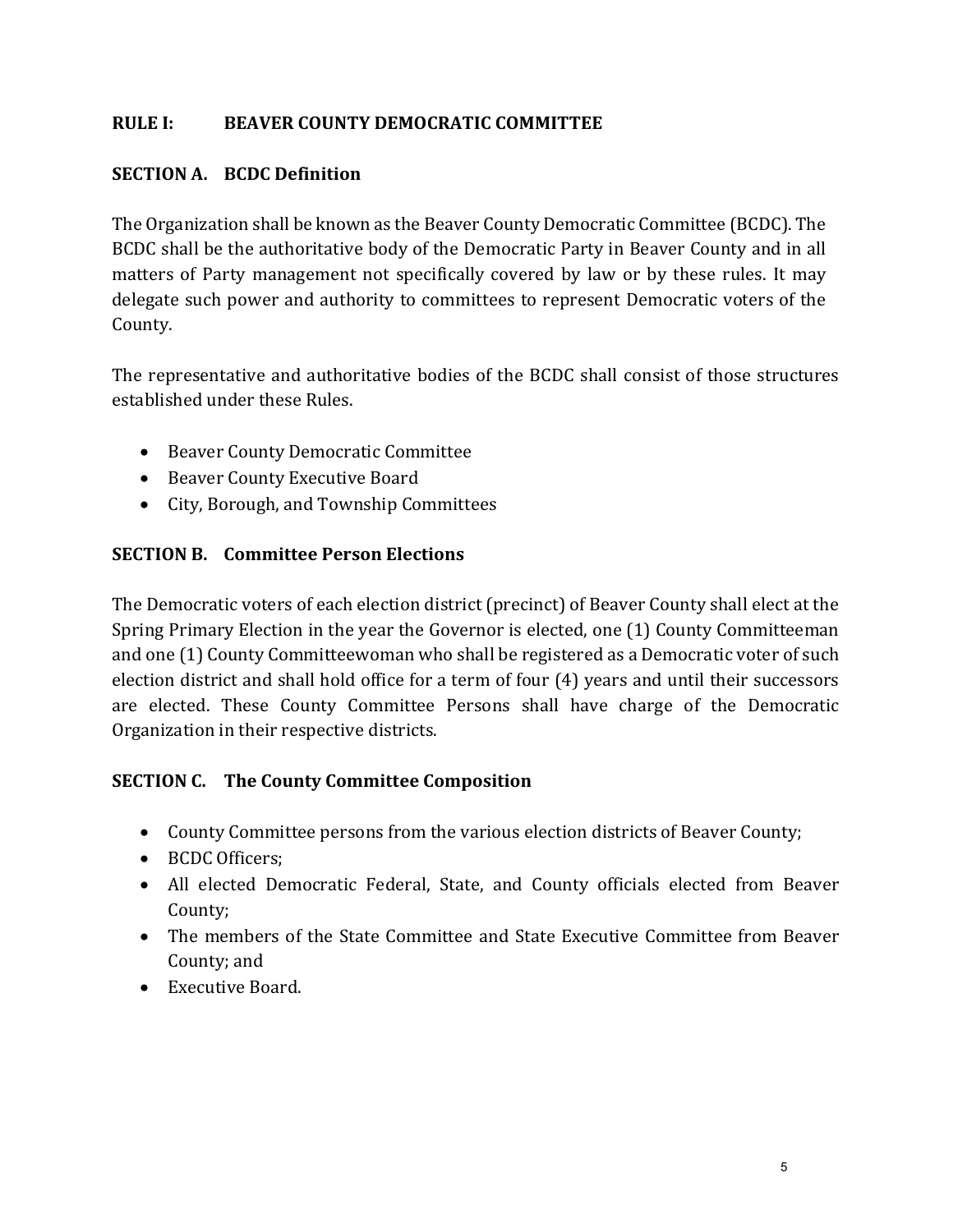## SECTION D. Election of Officers

The BCDC shall meet within thirty (30) days after the primary election, but in no event later than the sixth (6th) Wednesday, following the Spring primary election in the year the Governor is elected, and prior to the State Party Reorganization meeting, for the purpose of electing the Officers. This meeting shall occur at such time and such place as the County Chair shall designate.

The Officers to be elected need not be members of the BCDC at the time of their election, but shall be ex-officio members after their election. They must be registered Democrats for a minimum of two (2) years prior to their election. Only Committee Persons and Executive Board members, or their proxies, shall be allowed to cast votes for the conduct of business and the election of officers at this meeting.

The BCDC shall organize by electing by majority vote the following officers who, in addition to the listed duties, shall perform such other duties applicable to the office as prescribed by the parliamentary authority adopted by the BCDC, and shall hold office for a term of four (4) years and until their successors are elected:

The BCDC Chair who shall, in addition to such other duties as may be conferred by these Rules and with the advice of the BCDC Executive Board, be responsible for the conduct of all county campaigns. The Chair shall preside at all meetings of the BCDC and shall be entitled to vote therein on all questions; has authority and power to appoint members in precinct vacancies for any open positions; oversees all committee activities; is responsible for the maintenance and growth of the committee's membership; and such other duties applicable to the office. The Chair shall also be one of the four signatures on the BCDC's bank account.

The *Co-Vice Chairs* who shall be of the opposite sex, and, in addition to such other duties as may be conferred by these Rules, will serve as Acting County Chairpersons in the absence of the Chair. The Vice-Chairs shall ensure that all Standing Committee appointments are made by the Chair at, or shortly following, the reorganization meeting; and such other duties applicable to the office. The Co-Vice Chairs shall also be one each of the four signatures on the BCDC's bank account and shall only disburse funds and sign checks that have been approved in the annual BCDC budget, or by a majority vote of the County Executive Board or the BCDC membership.

The *Treasurer*, in addition to such other duties as may be conferred by these Rules, shall be responsible for all financial record keeping and bank account maintenance and reconciliation; provide a written financial report to the BCDC members one week in advance of the BCDC's regular meeting; file the Campaign Finance Reports on time; and such other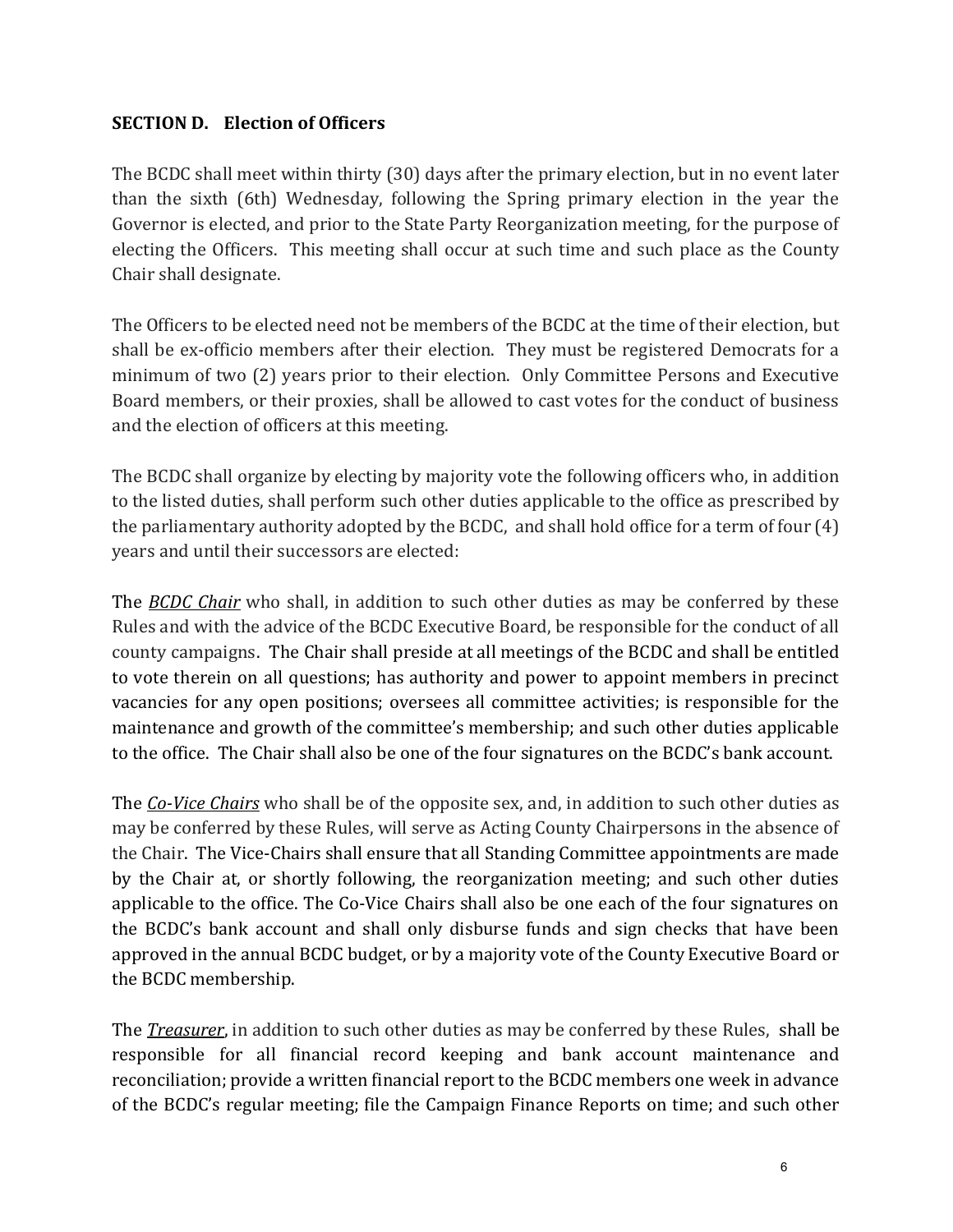duties applicable to the office.. The Treasurer will be one of the four signatures on the BCDC's bank account and shall only disburse funds and sign checks that have been approved in the annual BCDC budget, or by a majority vote of the County Executive Board or the BCDC membership. The Treasurer can be requested to be bonded.

The *Secretary*, in addition to such other duties as may be conferred by these Rules, shall attend all BCDC meetings; take, record, and maintain minutes, attendance records and correspondences that are the business of the BCDC; keep and maintain the roll of the membership including home mailing addresses, email addresses and phone numbers; prepare the minutes and distribute them along with notification of the next BCDC meeting to all of the BCDC members via US mail or email at least one week (7 days) prior to the next meeting; Review and verify attendance at meetings to ensure a quorum.

# SECTION E. Special Appointments

The following appointments will be made by the BCDC Chair with the approval of the Executive Board:

- 1. Solicitor, who shall serve as Counsel. They do not necessarily have a vote unless they are a Committee person or officer.
- 2. Parliamentarian will assure meetings are conducted following the current version of the bylaws. They do not necessarily have a vote unless they are a Committee person or officer.
- 3. Information Technology Officer ("ITO") will manage the administration, access, licensing, and technical governance of all digital platforms used by the DCBC. They do not necessarily have a vote unless they are a Committee person or officer.
- 4. Other appointments as are deemed beneficial to the smooth operations of BCDC and the advancement of its mission. They do not necessarily have a vote unless they are a Committee person or officer.

# SECTION F. Regular and Special Meetings

Regular meetings of the BCDC shall be held a minimum of four (4) times per year. The BCDC Chair will select a suitable date, time and place for each meeting. The meeting schedule will correspond with election cycle duties and deadlines.

Special meetings may be called by the BCDC Chair at any time. In addition, the Chair/ Vice Chair(s) shall call a special meeting anytime at the request of twenty-five (25) members of the BCDC. Special meetings require a minimum of five (5) day notice and must occur within thirty (30) days of a request submitted in writing.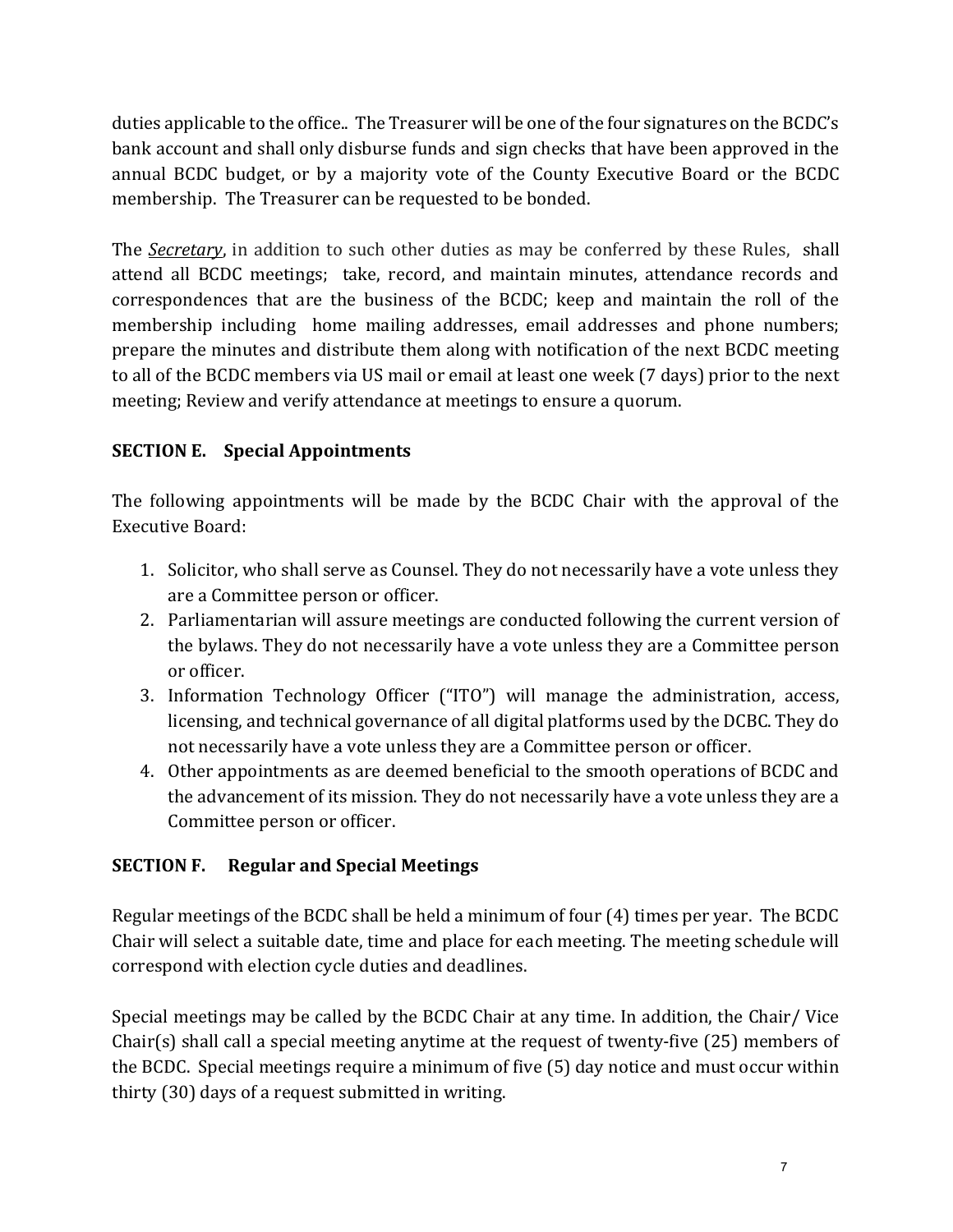Meetings of the BCDC shall be conducted in substantial accordance with Robert's Rules of Order Newly Revised 11th Edition, in all procedural matters not otherwise specifically covered by these By-laws.

# SECTION G. Meeting Quorum and Voting

At each meeting of the BCDC, the Secretary shall review and verify the credentials of all committee persons, proxy carriers, and other voting members of the BCDC and present a verbal report to the Chair and the entire Committee announcing whether a quorum is present. Appeals to verify any credentialing decision may be made by an affirmative motion by a majority of members present. Three (3) representatives shall be elected by majority vote of those present to review and report on the existence of a quorum.

The Chair shall prescribe the manner of voting at meetings of the BCDC except that no vote shall be taken by secret ballot and no member shall have more than one vote.

One-third of the members of the BCDC in office at the time of the meeting shall constitute a quorum for that meeting. Any business conducted at any meeting shall require the vote of a majority of the members present.

## SECTION H. Proxy

Any member of the BCDC, who is unable to attend in person, a meeting of the Committee may appoint by proxy a Democratic elector resident in the same municipality and not already a member of the Committee, who shall have the power to attend such meeting and vote thereat as the representative of the absent member.

Any such proxy shall be an instrument in writing, signed by the member giving the same and witnessed by someone other than the proxy. A committee person may only utilize a proxy for not more than two consecutive meetings. Forms for proxies at BCDC meetings shall be made available to members of BCDC.

# SECTION I. Committee Person Vacancies

In the case of a vacancy in the office of a Committee Person caused by death, resignation, failure to reside in the precinct, failure to elect at the Spring Primary, or any other reason, the BCDC Chair shall appoint a qualified Democratic voter of the same district and of the same sex as the committee person previously holding the seat to fill the vacancy of the unexpired term, except that no vacancies shall be filled from the period of time intervening between the Primary election at which BCDC members are elected, and the reorganization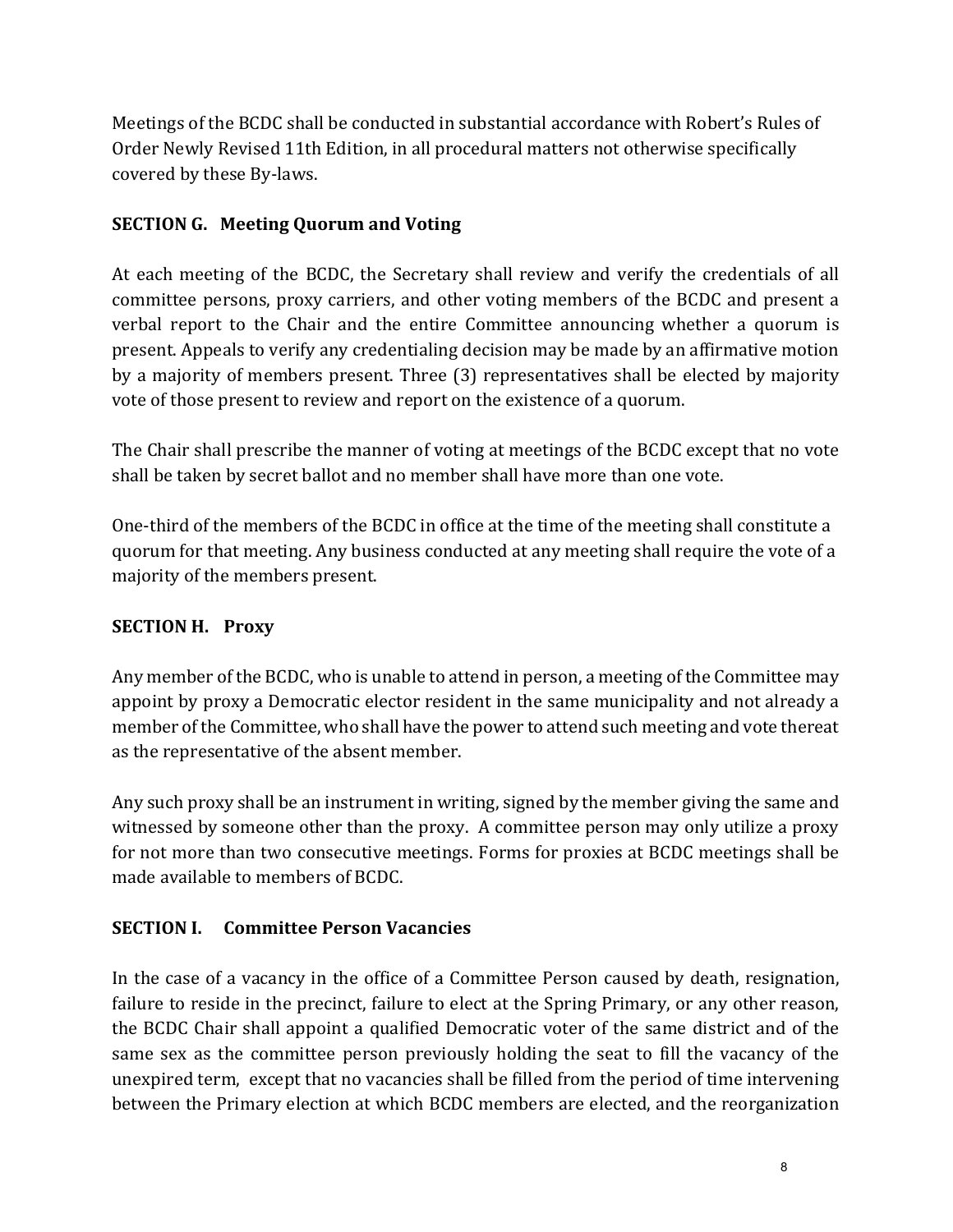meeting of the BCDC or for a period from the start of gathering signatures for the nomination petition to the candidate endorsement convention.

# SECTION J. Committee Person Resignation or Removal

A Committee person may be removed if they are unable to serve on behalf of the Democratic Party. Committee members may be removed if they, without just cause:

- Do not fully support the Beaver County Democratic Endorsed Candidate at the polls and in the community, if an endorsement has been made;
- Have entered into an agreement of any kind with opponents of the Democratic Party to support such opponents;
- Do not attend a majority of the committee and special meetings;
- Do not volunteer for the primary and general elections; or
- No committee person shall simultaneously hold the office or position of any election poll official, ie: Judge of Election, Majority or Minority Inspector, or Majority or Minority Clerk, unless in case of emergency arising the day of an election, and then only to be temporary.

If there is credible evidence of misconduct the Chair will review the issue with Officers to determine if it worthy of presenting a case for removal to the Executive Board. After notice and opportunity for public hearing and upon grounds found by the BCDC Executive Board to constitute good and sufficient cause, the Executive Board may remove a Committee person or Executive Board member with two-thirds vote of the sitting members.

# RULE II: BCDC EXECUTIVE BOARD

# SECTION A. Executive Board Definition

The BCDC Executive Board shall act in an advisory capacity to the BCDC Chair and all other committees, and shall perform such other functions as may be conferred by these rules or otherwise delegated to it by the BCDC. It shall meet at the call of the Chair or 25% of the sitting members of the Executive Board.

The Executive Board shall be organized within thirty (30) days of the first regular meeting of the BCDC following the Primary Election in the year the Governor is elected.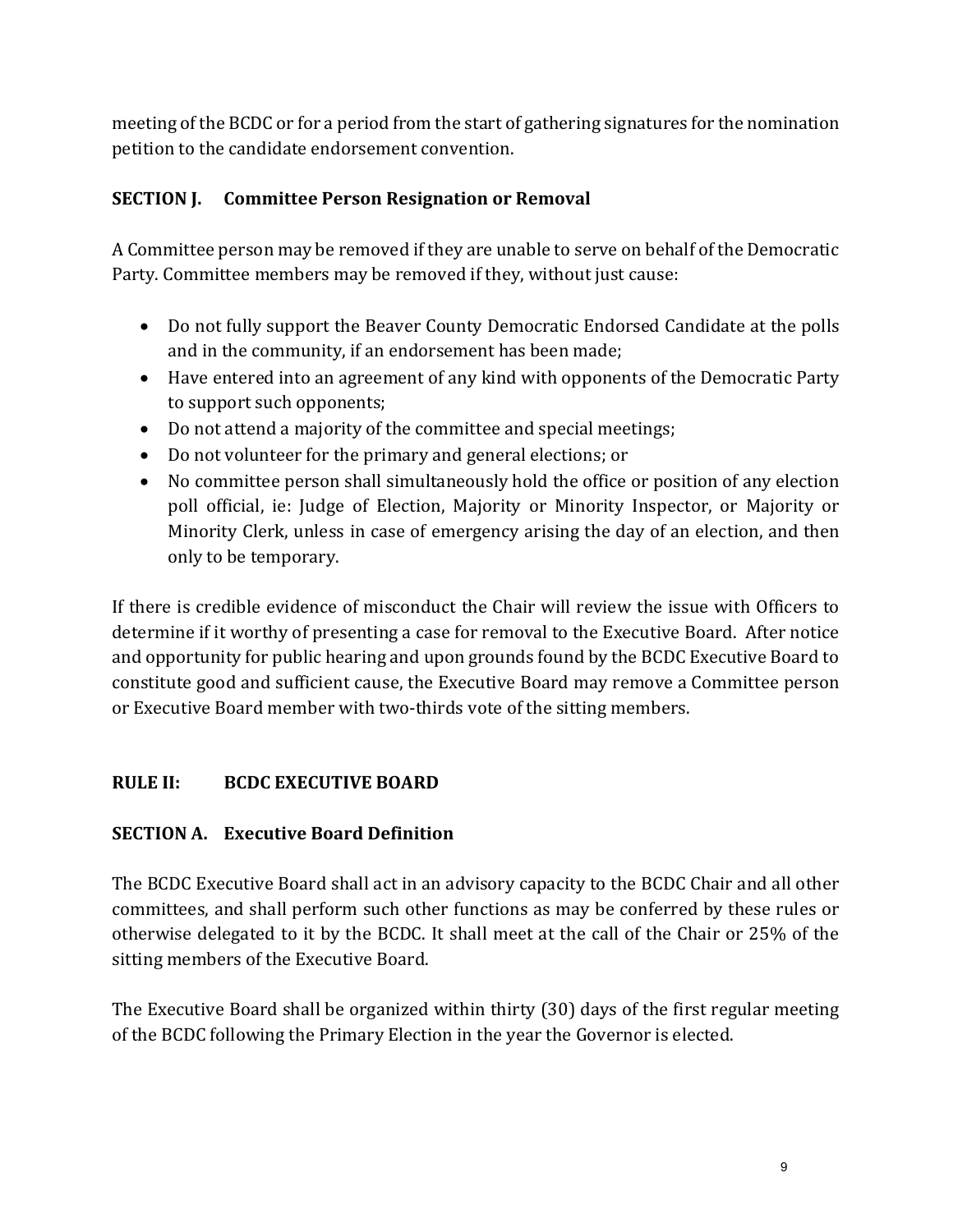## SECTION B. EXECUTIVE BOARD MEMBERS

The Executive Board shall consist of:

- BCDC Officers:
- Democratic Federal, State, and County officials elected from Beaver County who reside in Beaver County;
- Any members of the Democratic National, State and State Executive Committees who reside in Beaver County;
- Town Committee Chairs:
- All former BCDC Chairs (beginning with the term of 2002); and
- Beaver County Young Democrats President.
- NAACP CEO;
- Standing Committee Chairs;
- The Equal Representation Coordinator who shall be appointed by the Chair;
- Ten (10) at-large members appointed by the BCDC Chair who must be registered Democrats, representatives of Labor, and reside in Beaver County; and
- Ten (10) at-large members appointed by the BCDC Chair who must be registered Democrats, representatives of community-based and grassroots groups who share our values and goals, and reside in Beaver County.

## SECTION C. Executive Board Meetings

The BCDC Chair shall schedule meetings, provide to the members of the Executive Board notice of such meetings or changes to the date, time and location of the meetings in a manner approved by the Executive Board.

The Secretary shall provide a sign-in sheet for voting and non-voting attendees. The list of all voting members of the Executive Board shall be maintained by the BCDC and will be made available upon request to any committee person.

If member is absent from and is not represented by a proxy at three consecutive meetings, the Chair may declare the seat vacant. Members may use proxies 4 times per year maximum. An exception will be granted to Federal, State, or County elected officials.

## SECTION D. Meeting Quorum

A quorum of the Executive Board shall consist of 25% of the sitting members.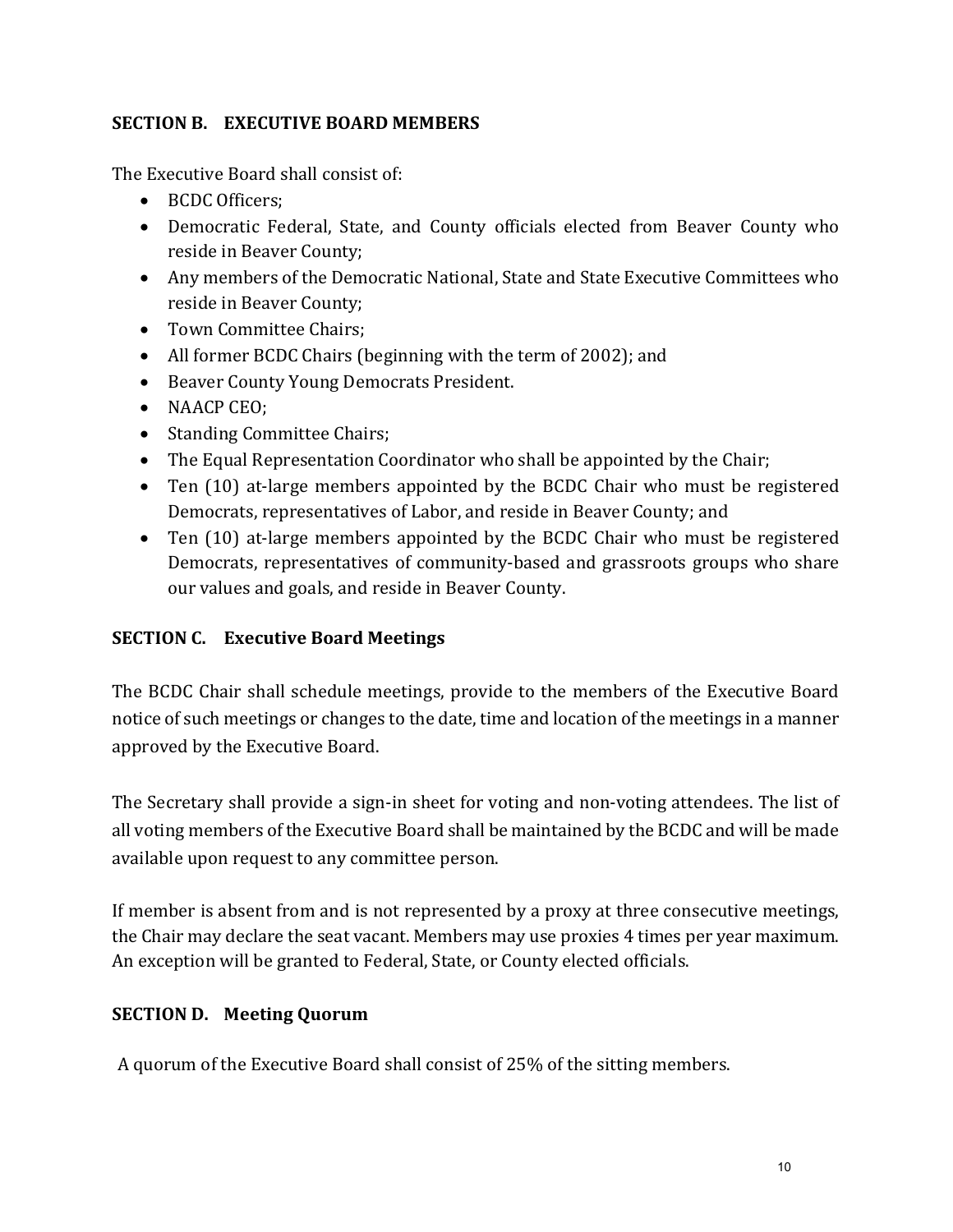## SECTION E. Voting Rules

The Chair shall prescribe the manner of voting at meetings of the Executive Board except that no vote shall be taken by secret ballot and no member shall have more than one vote.

## SECTION F. Proxy

Any member of the County Executive Board who is unable to attend a meeting of the Board may appoint a proxy who shall be a registered Democratic voter residing in Beaver County who is not already a member of the Executive Board. Any such proxy shall be an instrument in writing, signed by the member giving the same and witnessed by someone other than the proxy. The proxy shall have the power to attend the meeting and to vote on all questions which may come before it. If the member giving the proxy is a Town Chair, the proxy shall be a registered Democratic voter from that Town Chair's town. Forms for proxies at Executive Board meetings shall be made available to members.

## SECTION G. Executive Board Member Removal

If there is credible evidence of misconduct the Chair will review the issue with Officers to determine if it worthy of presenting a case for removal to the Executive Board. After notice and opportunity for public hearing and upon grounds found by the BCDC Executive Board to constitute good and sufficient cause, the Executive Board may remove a Committee person or Executive Board member with two-thirds vote of the sitting members.

# RULE III: VACANCIES ON THE DEMOCRATIC TICKET

# SECTION A. County Vacancies

The Executive Board shall have power to fill all vacancies occurring or existing on the county ticket by reason of death, withdrawal, failure to nominate at the Primary Election, calling of a special election, or other cause, and which cannot be filled at a Primary Election under the law, and shall have the authority to make and certify a nomination.

If a vacancy exists following the Executive Board meeting that precedes the deadline for submitting a replacement candidate to the Board of Elections, then the BCDC Chair shall have the authority to fill the vacancy.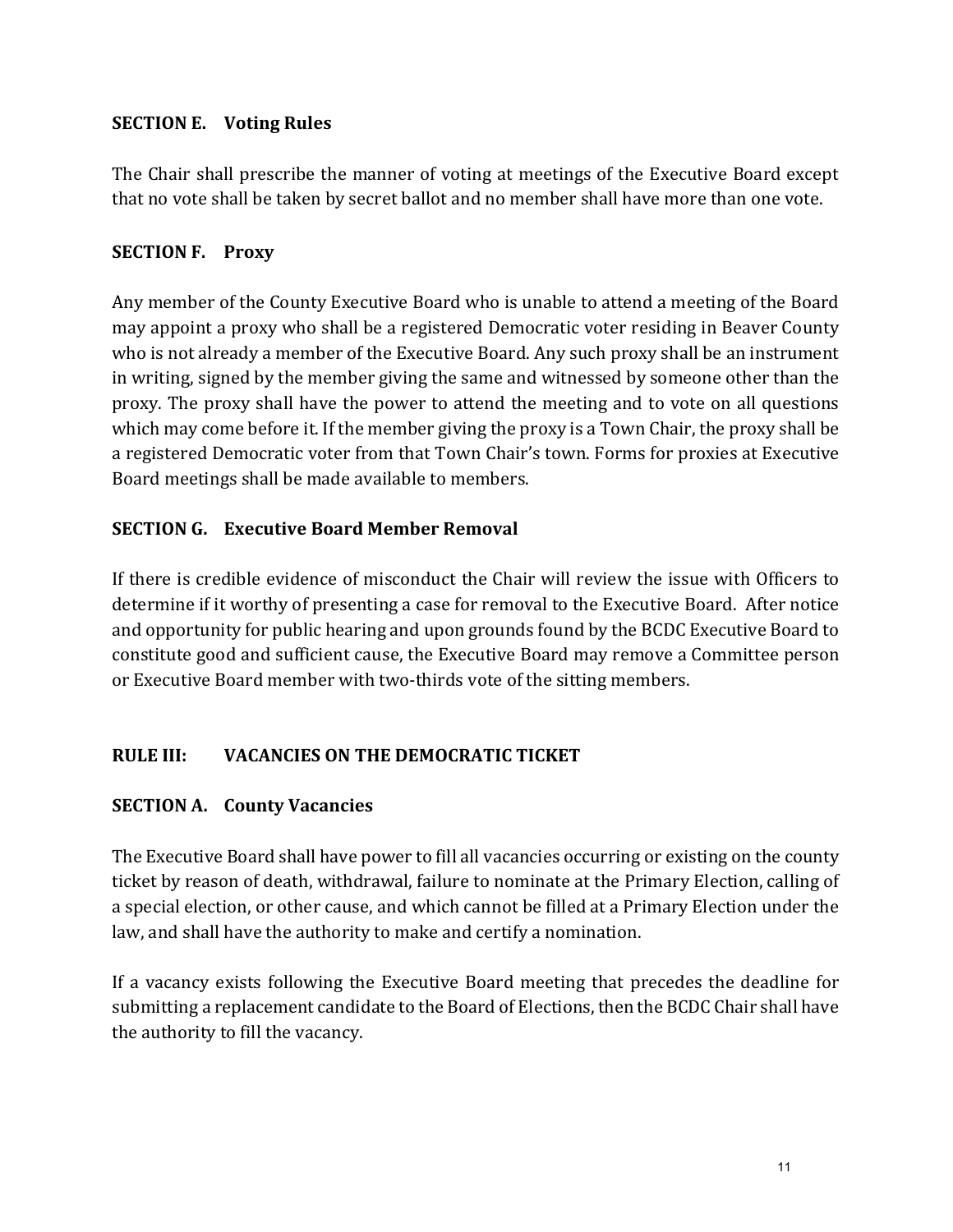#### SECTION B. Local Vacancies

Vacancies happening or existing on a City, Borough, Township, or School Board ticket, by reason of death, withdrawal, failure to nominate at the Primary Election, calling of a Special Election, or other cause, and which cannot be filled at a Primary Election under the law, shall be filled by the BCDC Executive Board, which shall have sole authority to make and certify such nominations. In such, the BCDC members from the City, Borough, Township, School District, or Voting District affected, may first meet and recommend to the Executive Board a candidate for nomination.

If a vacancy exists following the Executive Board meeting that precedes the deadline for submitting a replacement candidate to the Board of Elections, then the BCDC Chair shall have the authority to fill the vacancy.

## SECTION C. State and Federal Vacancies

The BCDC Executive Board shall have the authority to recommend to the State Committee or the State Executive Committee a nomination to fill vacancies happening or existing in the Congressional, State Senatorial, or Legislative District ticket by reason of death, withdrawal, failure to nominate at the Primary Election, or of the calling of a Special Election under law. The Executive Board shall also have the authority to recommend to the Governor or the Court of Common Pleas as the case may be, a nomination to fill vacancies happening or existing in any County Office for any reason.

## SECTION D. Meetings

Meetings to fill vacancies shall operate under the same provisions as to call, locations, notice, openness, and proxies as do other meetings of the BCDC, except that in cases in which the legal deadline for filling a vacancy does not permit a ten (10) day notice to be given for the meeting, a shorter notice will be sufficient. Those members of the Executive Board present and eligible to vote at the meeting shall constitute a quorum.

## RULE IV: CITY, BOROUGH, AND TOWNSHIP COMMITTEES (Town Committee)

## SECTION A. Town Committee Definition

The Town Committee of each town shall be the authoritative body in charge of Party management in such town, subject to the direction of the BCDC Chair and the advice of the BCDC and the Executive Board and shall have the power to adopt rules for the government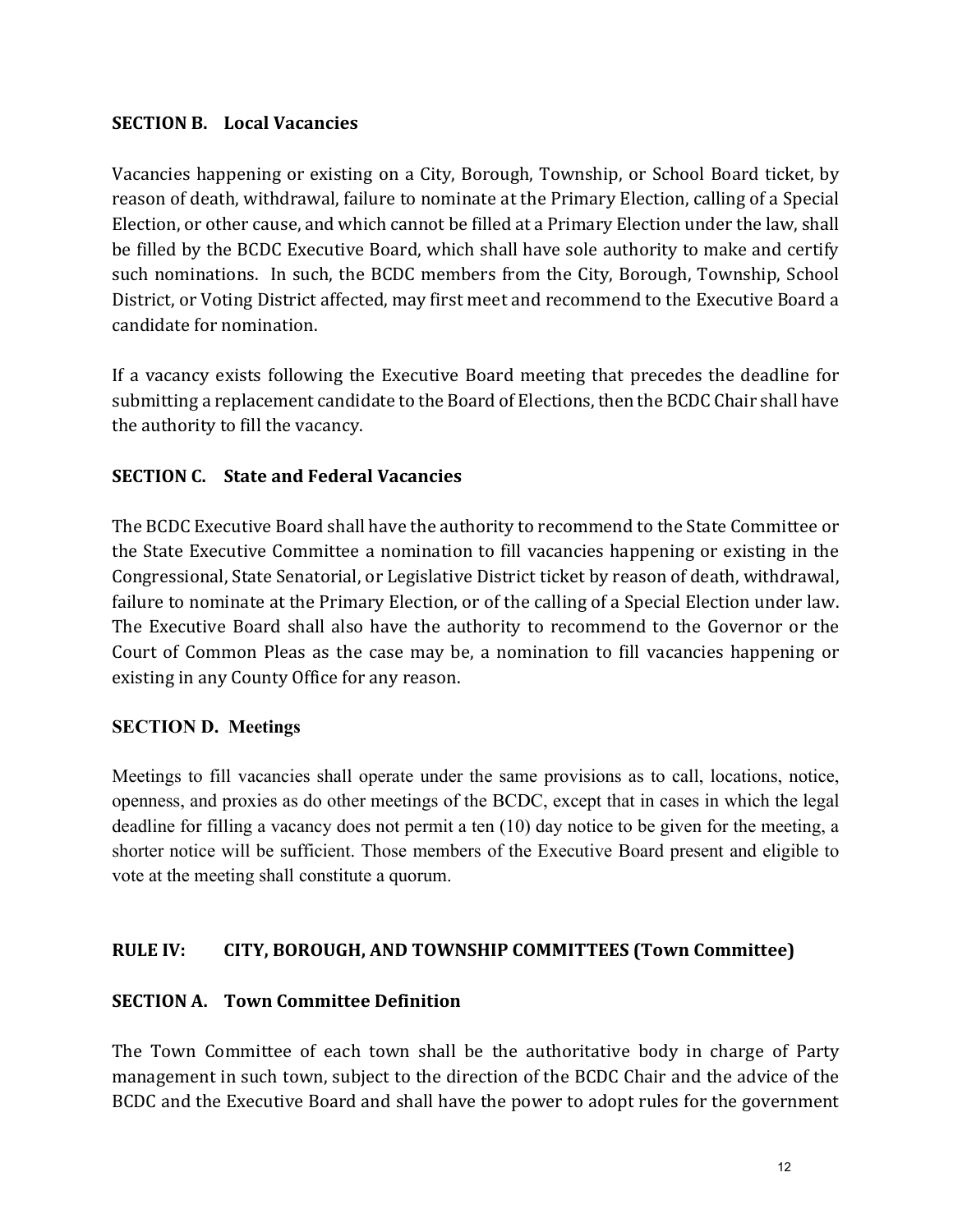of such Town Committees not inconsistent with or in contradiction to the by-laws of the Pennsylvania State Democratic Committee or of these by-laws.

## SECTION B. Certification / Decertification

Certification or decertification of Town Committees shall be by a 60% vote of the Executive Board where a quorum is present. In order to obtain certification, the above-mentioned organizations must adhere to the following:

- 1. The term of the Town Committee officers shall be four (4) years.
- 2. Between the Primary Election at which the Committee persons are elected and the reorganization meeting of the Town Committee, no existing Committee person vacancies shall be filled; but all vacancies shall be filled as soon as possible after the reorganization meeting in accordance with the provisions of the Town Committee Bylaws.
- 3. Bylaws that have been approved by the BCDC Bylaws Committee must be submitted.
- 4. A list of members with contact information, as well as the officers elected at the reorganization meeting, must be submitted to the BCDC Secretary.

Failure to comply with the above shall be grounds for decertification.

## SECTION C. Regular and Special Meetings

All Town Committees may meet as often as they deem necessary but shall have at least four (4) meetings per year as described

Each Town Committee shall meet at the call of its Chair or of a majority of the members of the Town Committee. The members of the Town Committee shall be given notice by e-mail or text message of any regular or special meeting.

## SECTION D. Quorum

A majority of Town Committee persons shall constitute a quorum.

## SECTION E. Election of Officers

The Town Committee of each town of Beaver County shall meet for organization within thirty (30) days following the certification of election of the Committee persons for the Primary Election in which they are elected and shall elect a Town Chair, Vice-Chair (being the opposite sex as the Chair), Treasurer, and Secretary.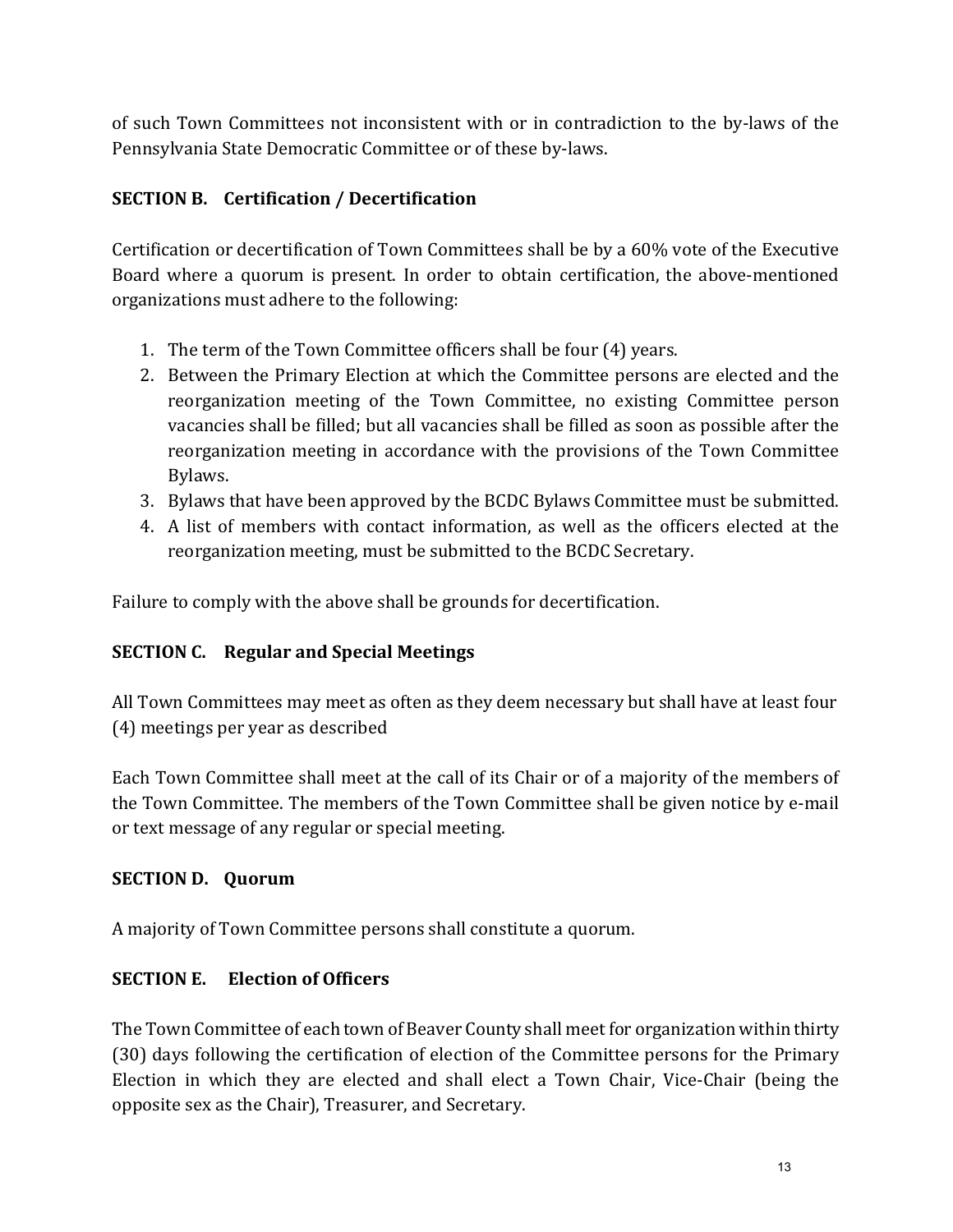#### SECTION F. Election Certification

Within ten (10) days after the reorganization meeting of each Town Committee, said Town Committee Secretary shall certify to the BCDC Chair the names of the newly elected Town Chair, Vice-Chair, Treasurer, and Secretary.

#### SECTION G. Tie Votes

In Town Committees where the Chair and/or other officers of the organization are elected by the Committee persons of the respective area, and a tie vote results for any office after all have cast their votes, the tie shall be broken by the drawing of lots and the winner shall be declared elected to the office concerned. The drawing of lots shall be under the direction of the BCDC Chair, or his or her representative, at a time and place to be set by them.

#### SECTION H. Officer Election Disputes

Whenever there shall be a dispute as to the validation of an election of a Town Chair, Vice-Chair, Treasurer, or Secretary, the contesting member(s) of the Town Committee shall, within ten (10) days after the Town Committee election being challenged, file a notice of contest with the BCDC Chair with proof of personal service on the person whose election is being challenged. The notice shall be in writing and shall set forth fully the grounds and reasons upon which the contest is being made and shall be supported by an affidavit of the contesting member(s). It shall be the duty of the BCDC Chair to lay the contest before the BCDC Executive Board at a meeting to be called within ten (10) days after receiving said notice. Notice of the time and place of said meeting shall be mailed or emailed to the parties interested at least three (3) days prior to the meeting. The Executive Board shall accord the parties a full hearing at said meeting, and its decision rendered after such hearing shall be final, subject only to the right of appeal in accordance with the rules of the Pennsylvania Democratic State Committee.

## RULE V: CANDIDATE SELECTION

#### SECTION A. Candidate Questionnaire

Each candidate shall submit a BCDC endorsement questionnaire prior to the deadline to file nomination petitions to be eligible to participate in the Candidate's Forum. Endorsement questionnaires will be made available by the BCDC.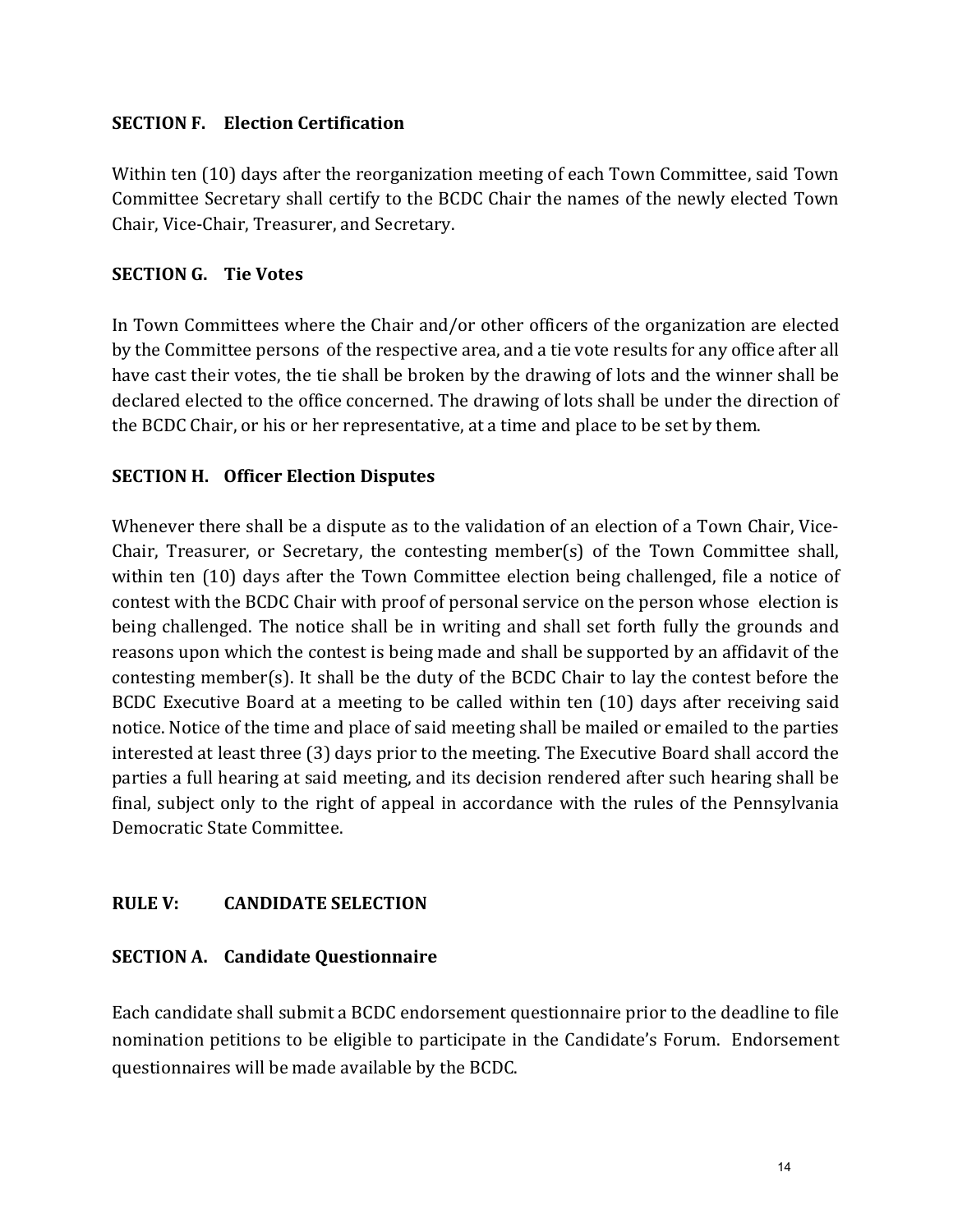#### SECTION B. Candidate Forum

At the discretion of the Chair, two (2) weeks prior to the Endorsement Convention, they shall call a Candidate Meeting of the BCDC for the purpose of having all interested candidates for any office to be considered in that Primary address the members. At this meeting, members may address the candidates and each other on any matters pertaining to the election.

At the conclusion of the Candidate Forum, the Chair shall call for a motion to move to the Endorsement Convention. A 2/3 majority vote is required to move to the endorsement convention, if the vote does not meet the required majority, then the BCDC will hold an open primary.

## SECTION C. Endorsement Convention

In those years when the BCDC has elected to have an Endorsement Convention, the Endorsement convention shall be held between the deadline to file nomination petitions and the deadline to withdraw, with a ten (10) day notice to Committee persons. The BCDC Chair shall conduct this meeting and fully explain the rules and procedures for the meeting.

There must be at least one hundred (100) members of the BCDC present at this meeting to constitute a quorum and a 2/3 majority vote of the members present is required to endorse any candidate for any office. Voting shall be done by signed paper ballot. For State and Federal nominations, only those Committee persons residing within the district to which a candidate is being endorsed, may vote in the endorsement.

No candidates may be present during debate on their specific endorsement. If after the completion of voting, no candidate has received the minimum required votes to reach the ⅔ majority threshold for endorsement, the position of the BCDC shall be "No Endorsement".

Town Committees cannot override the endorsements of the BCDC by endorsing candidates who did not earn the endorsement of the BCDC. Town Committees may endorse municipal and school board candidates.

## SECTION D. Candidate Support

Every Committeeperson and every member and officer of the BCDC Executive Board must support those candidates who have been duly nominated in a Democratic Primary Election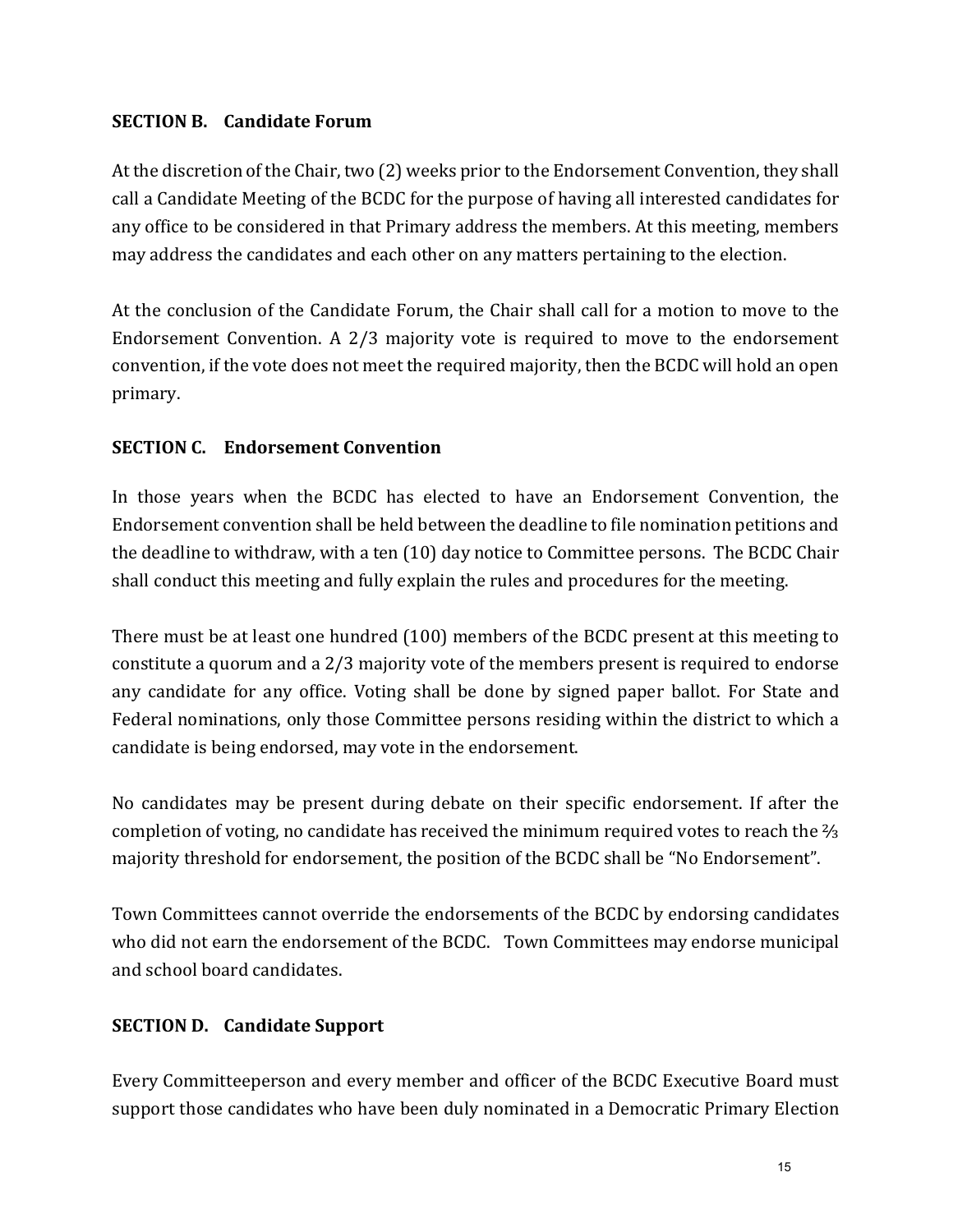and are prohibited from actively working in a General Election against any nominated Democratic candidate and are further prohibited from supporting or working in favor of any candidate opposing a nominated Democratic Candidate.

The BCDC shall support endorsed candidate through social media, including on the Candidate Section of the BCDC website and with volunteer and in-kind support.

## SECTION E. False Endorsements

Any Committee person or candidate who circulates or causes to have circulated any campaign literature or sample ballot designed to imply an endorsement by the Beaver County Democratic Committee, when such an endorsement has not been given or has been given to another candidate, shall be removed from any party office. The Committee person shall be removed for two years and a candidate shall be removed for a period equivalent to the term of office sought and further may not receive an endorsement or support for any office for the same period of time.

## RULE VI: STANDING COMMITTEES, SPECIAL COMMITTEES AND CAUCUSES

## SECTION A. Description of Standing Committees

The following Standing Committees of the BCDC Executive Board are hereby established, whose duties shall be provided by the Executive Board and whose Chairs and/or members shall be appointed by the BCDC Chair and approved by the Executive Board at the next Executive Board meeting post-appointment.

The Standing Committees shall be chaired by a committee member. Volunteers who are not Committee persons may participate on committees.

Finance - The role of this committee is to provide financial oversight for the organization and to assist the Treasurer in securing the fiscal health of the BCDC and ensuring its compliance with all relevant public disclosure laws and statutes.

Committee Recruitment and Development - This committee recruits, screens, trains, recommends, retains, and holds accountable the precinct representatives for the BCDC.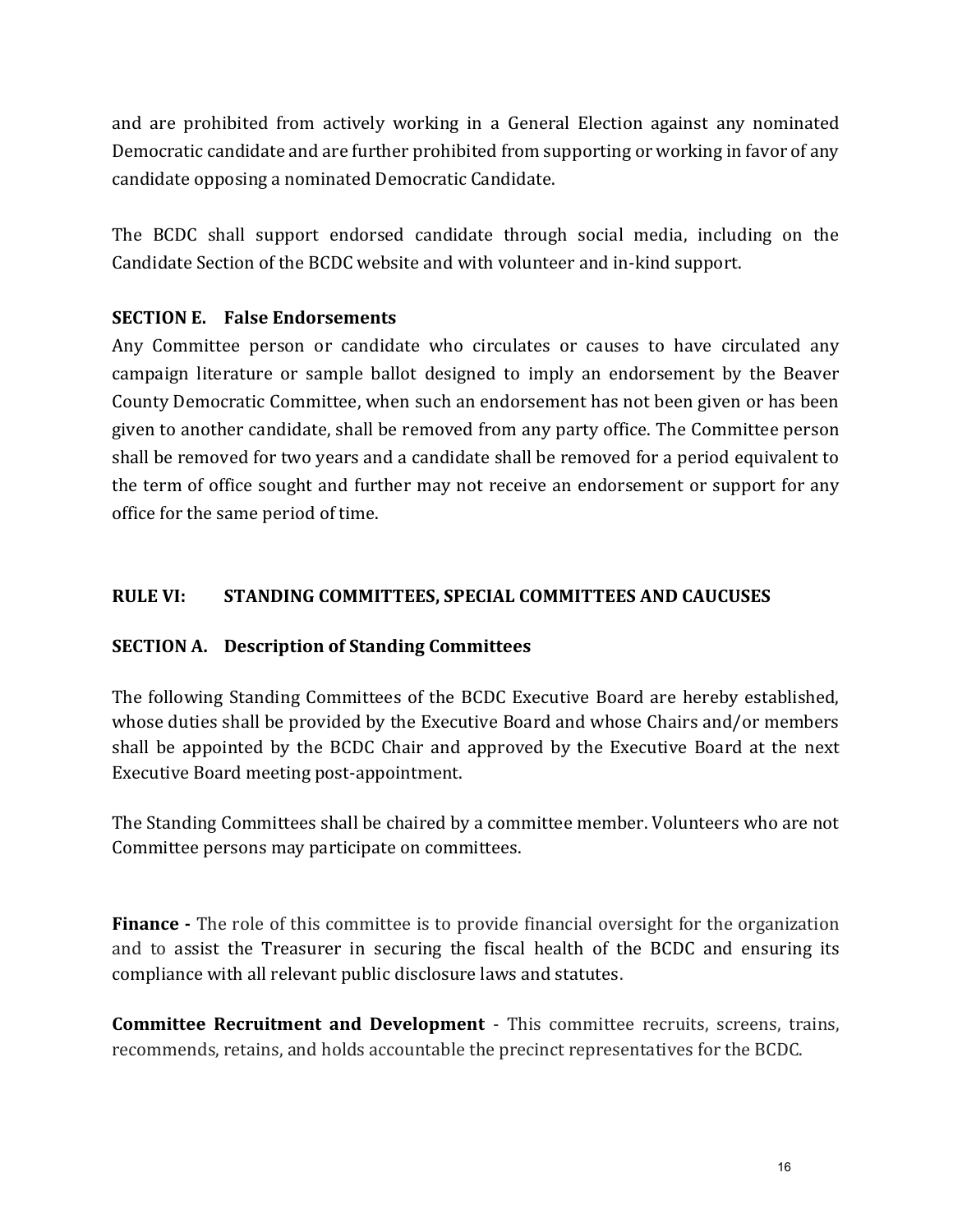Candidate Recruitment and Support - The primary purpose of this committee is to develop and execute a fair and transparent process by which candidates for offices, representing Beaver County or a part thereof, at every level of government are recruited, vetted, endorsed, and supported, and to help these candidates win elections.

**Voter Outreach** - The primary role of this committee is increasing Democratic voter turnout, and actively spreading information about the BCDC, Democratic Candidates and the voting process.

Voter Registration Committee The primary role of this committee is voter registration activities in the county as well as coordinating with the Voter Outreach Committee on voter registration events.

Fundraising - This committee develops sustainable sources of funding in line with the annual budget and the strategic plan to support the mission of electing Democrats to office.

Communications - The primary role of the Communications Committee is to develop materials to promote the Party and maintain the county party public relations and communication vehicles. This Committee is responsible for elevating the public profile of the BCDC and supports the other operational committees in achieving their goals.

Volunteer Recruitment and Deployment - The primary role of this committee is recruiting and deploying volunteers to maximize impact on getting Democrats elected to office by maintaining a registry of volunteers (individual and grassroots groups) and matching the pool of volunteers to the needs of candidates, Standing Committees, and special committees.

# SECTION B. Special Committees

The Chair shall have the authority to create and dissolve such special committees as they deem necessary and shall have the authority to appoint Chairs and/or members of said committees with the approval of the Executive Board.

The Chair shall create the Bylaws Committee at any time that the Chair or Executive Board call for a review of the BCDC Bylaws.

The Chair shall create the Audit Committee on as as-needed basis as outline in the Financial Policy and Procedure Manuel, but no less than once a year, to audit the BCDC Finances.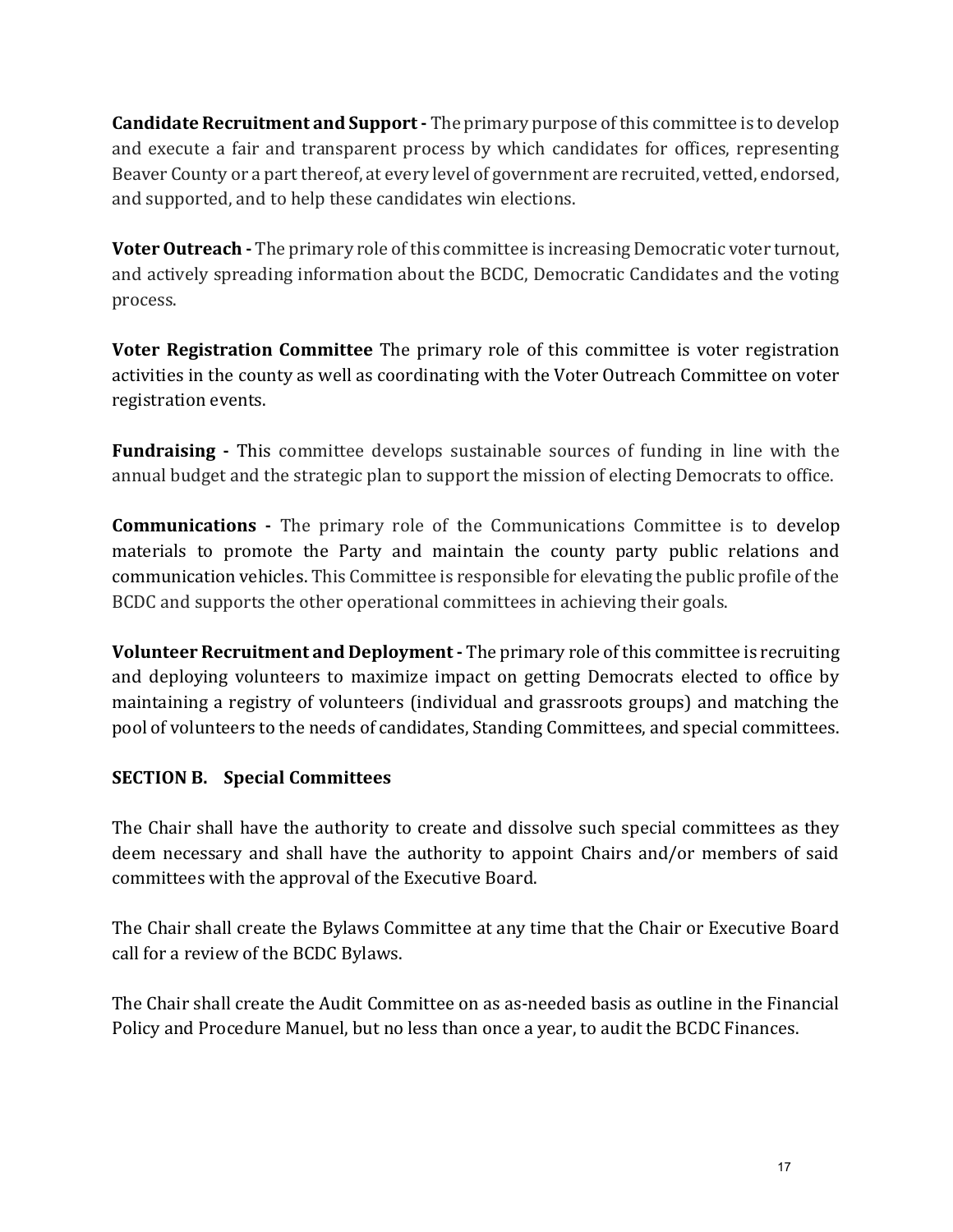#### SECTION C. Caucuses

Groups, comprised of registered Democrats, that wish to organized to further a special interest or cause, may create a caucus by submitting the caucus name and description of their interest or cause to the Executive Board for approval. Once approved, BCDC caucuses will meet independently to discuss strategies and tactics by which the BCDC can work to benefit the special interest or cause. Each caucus will select a leader who will present their strategies, tactics and goals to the BCDC, including how the BCDC committee people, volunteers and other registered democrats can help achieve the goals of the caucus. Unlike Standing Committee Chairs, caucus leaders will not sit on the Executive Board nor necessarily have a vote unless they are a Committee person or officer. The BCDC Chair will be an ex-officio member of all caucuses.

#### RULE VII: AMENDMENT OF RULES

#### SECTION A. BCDC Requirements

The rules may be amended at any meeting of the BCDC by the affirmative vote of a majority of the members attending a meeting where a quorum is present provided written notice of such proposed amendments was emailed (according to the recipient's preference) to all the members at least thirty (30) days before the meeting at which action is to be taken.

#### SECTION B. Suspending Bylaw Requirements

The Chair, at their sole discretion, may call for a motion to waive a rule of the bylaws for that specific meeting only. The affirmative vote of 75% of the members in attendance at the meeting will be required to suspend the bylaw rule.

#### SECTION C. Executive Board Requirements

All proposed amendments must be presented to the Executive Board prior to being presented to the BCDC.

## RULE VIII: PARLIAMENTARY AUTHORITY

All meetings shall be conducted in substantial accordance with Robert's Rules of Order Newly Revised 11th Edition.